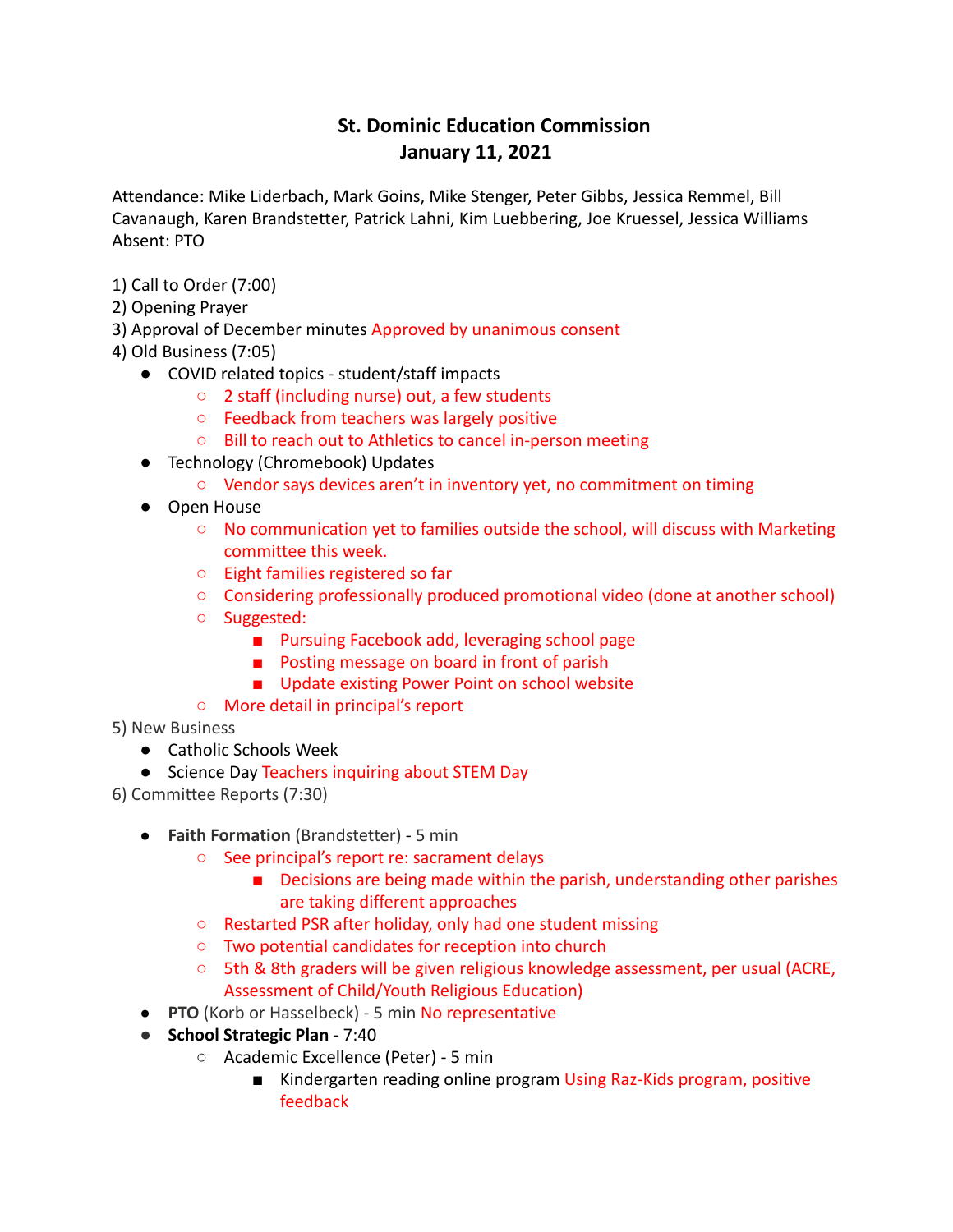- High school readiness survey Anticipate sending to last year's 8th grade in coming weeks, Peter to coordinate with school office to obtain addresses
- STEM Club Virtual STEM Club, 9 kids submitted materials to site. Suggestion to develop/deploy a STEM activity for students to complete during indoor recess
- Teacher Engagement (Jessica & Jessica) 5 min
	- Teacher Recognition
		- Knights, PTO each contributing \$250. Also talking to Athletics, Men's Society. Patrick talking to local businesses about possible donations as well.
		- Also talking to school secretary to talk about teacher onboarding process
		- Jessica R has information on bringing food trucks to campus, if there's interest
		- Patrick advises challenges with getting local restaurants to donate food for events
- Catholic Culture, Community & Family (Team) no update
- Marketing & Communication (Mark & Joe) 10 min
	- School Website
		- Assembling proposal this month for replacement site
		- Applied for Google ad grant, waiting to hear results
	- Open House
		- Online support in place
- Strategic Plan revisit/updates...communication with Parents
	- Working on blurb for Parent Press to remind parish families of the work Ed Commission is still doing
- **Principal's Report** (Bill) 8:10 (20 min) see below
	- Feedback to encourage school to consider possible field trips
- **Tuition Credit** (Lahni) 5 min no update
- 7) Next Meeting: Monday, Feb. 8 at 7 pm. Location TBD.
- 8) Closing Prayer
- 9) Adjournment (8:40) 8:38!

Principal's Report

- 1. Once the Catholic Schools Week schedule is finalized we will send the attachment out through the Parent Press.
	- The CSW theme is "Catholic Schools: Faith, Excellence. Service."
	- Catholic Schools week is Jan. 31 Feb. 6. This is different from what is listed on our calendar. A correction was added to the Parent Press.
	- Days (to be finalized Jan 12):
		- Monday: Thank you notes, St Jude collection, crazy hat/sock
		- Tues: Student Appreciation Day
		- Weds: STEM DAy
		- Thurs: Teacher appreciation day